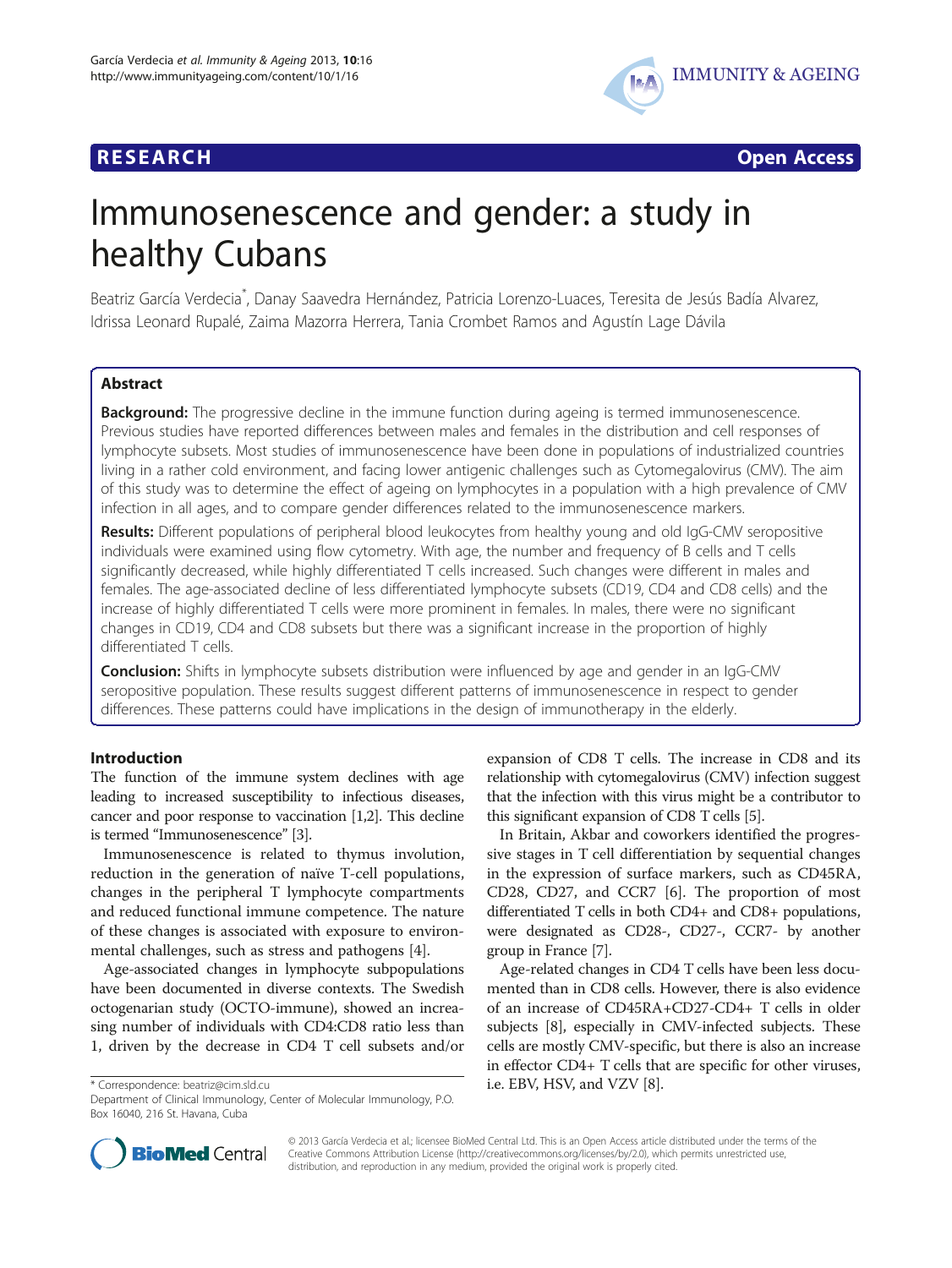One of the fundamental manifestations of immunosenescence is a steady decrease of functional thymus tissue which begins after birth, accelerates with puberty and is almost completed by the age of 50 [[9,10\]](#page-6-0). A dramatic decline in peripheral naïve T cells in both, CD4+ and CD8+ subsets, have been observed in elder people [\[11](#page-6-0)]. The kinetics of thymus involution could be related to the genetic background of human populations and is also influenced by sex hormones, such as estrogen and testosterone. The thymus made fewer new cells with age in both sexes, but women still had higher levels of new T cells than men of the same age [[12\]](#page-6-0). Epidemiological differences between sexes (such as weight, lifestyle, smoking, and medication) could also account for differences observed [\[13](#page-6-0)].

Recent studies in healthy humans considered the differences in immunosenescence between males and females [\[14](#page-6-0)[,15](#page-7-0)].

Additionally, immunosenescence is at least partially driven by the chronic antigenic load, which is obviously different in diverse environments. These facts support the hypothesis that the kinetics of immunosenescence could be different in each country and therefore should be characterized in every specific context as part of the information needed for a scientifically based public health policy, especially in countries with aged populations.

Most studies attempting to assess immunosenescence have focused on a single population, mostly "WEIRD" (ie Western, educated, industrialized, rich, democratic). These are not necessarily representative of the majority of the world's population [[16\]](#page-7-0). There is a scarcity of data about immunosenescence in developing countries and tropical climate.

This article presents findings from a Cuban population study aimed to investigate the effect of age and gender on lymphocyte populations in healthy humans. Moreover, Cuba could become a kind of natural experiment providing one of the rare situations in which long life expectancy, low infant mortality and intensive vaccination coverage, typical of northern wealthy populations, are coincident with the high antigenic load of a tropical environment.

### Results

## Prevalence of CMV-IgG seropositivity

CMV-IgG seropositivity was determined in all individuals (n=112). The overall prevalence of seropositive individuals was 90.1% ( n=101). Antibodies against CMV were found in more than 90% of old individuals no matter the gender. However in younger ages, there was a higher frequency of seropositive in males (93.3%) than in females (73.6%), although statistical significance was not achieved (Fisher test,  $p > 0.05$ ).

Eleven subjects (8 females and 3 males) distributed within both age groups, were CMV-IgG seronegatives. As a consequence of their low prevalence in each age/ gender group, it was not possible to establish comparisons between seronegative and seropositive individuals in each group. In consequence, they were omitted in the subsequent analysis.

#### Significant decline of total lymphocyte counts with age in CMV seropositive Cubans is driven by the female group

There was a significant decline with age of the total lymphocyte counts in CMV seropositive individuals for the whole population. However, this decline was significant only for females (Figure 1), showing higher lymphocyte counts in younger ages than the young males (Man Whitney test, p<0.05). In contrast, males had the lymphocyte counts practically constant at all ages.

When lymphocytes were further subdivided into B cells (CD19+) and T cells (CD4+ and CD8+), the decline in lymphocyte counts with age was evident only in CD4+ and CD19+ subgroups (Figure [2](#page-2-0)A). Significant decline in counts of each subset with age were observed only in females (Figure [2](#page-2-0)B). In fact, females displayed higher counts of T and B cells than males in young ages, being significant for B cells (Mann Whitney test  $p$ <0.05). Conversely, in old ages males had higher quantities of CD8 T cells than females (Figura [2C](#page-2-0)). The counterbalance between genders justifies the no variation in CD8T cell counts with age.

No changes in the ratio of CD4+:CD8+ T cells with age were observed in the CMV seropositive individuals included in the previous analysis. None of the seronegative individuals showed inversion in the CD4+:CD8+

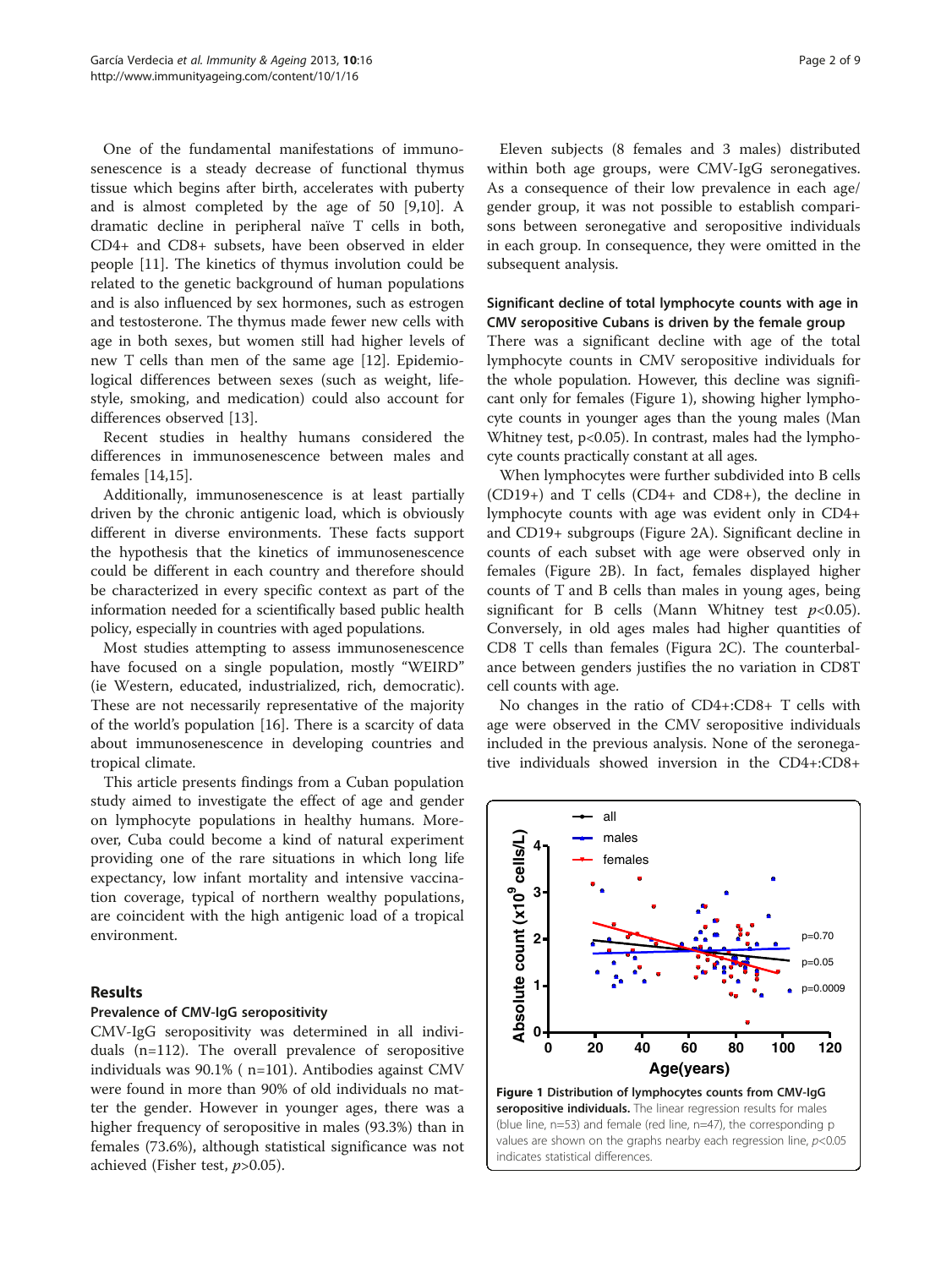<span id="page-2-0"></span>

between young (dark gray) and aged individuals (light gray) in each case are labeled. C) Differences between males (dark gray) and females (light gray) by age groups. (\*) indicate significant differences by Mann Whitney test ( $p$ <0.05).

ratio. Within seropositive ones there was a low frequency of inversion (8.9%, n=9). A higher prevalence of an inverted CD4+:CD8+ ratio was found in the aged group (10.9% vs 3.6% in the youngest) and the highest frequency was observed in elder males. However, no significant differences were found applying a Fisher test.

## Significant increase in the proportion of activated and differentiated CD8 T cells with age

The proportion of activated CD8+ T cells increased with age, but this increase was significant only in males (Figure 3).

Moreover, the proportion of differentiated CD8+ T lymphocytes increased with age (Figure [4](#page-3-0)). In addition to activated CD8+T cells, the increase was only significant in males. In contrast, women kept the proportions of CD8+ CD57+ and CD8+CD28- T cells nearly constant at all ages.

## Variation of terminally differentiated CD45RA+ CD28- T cells with age and gender

The expression of CD45 together with the loss of CD28 is a marker of terminally differentiated T lymphocytes

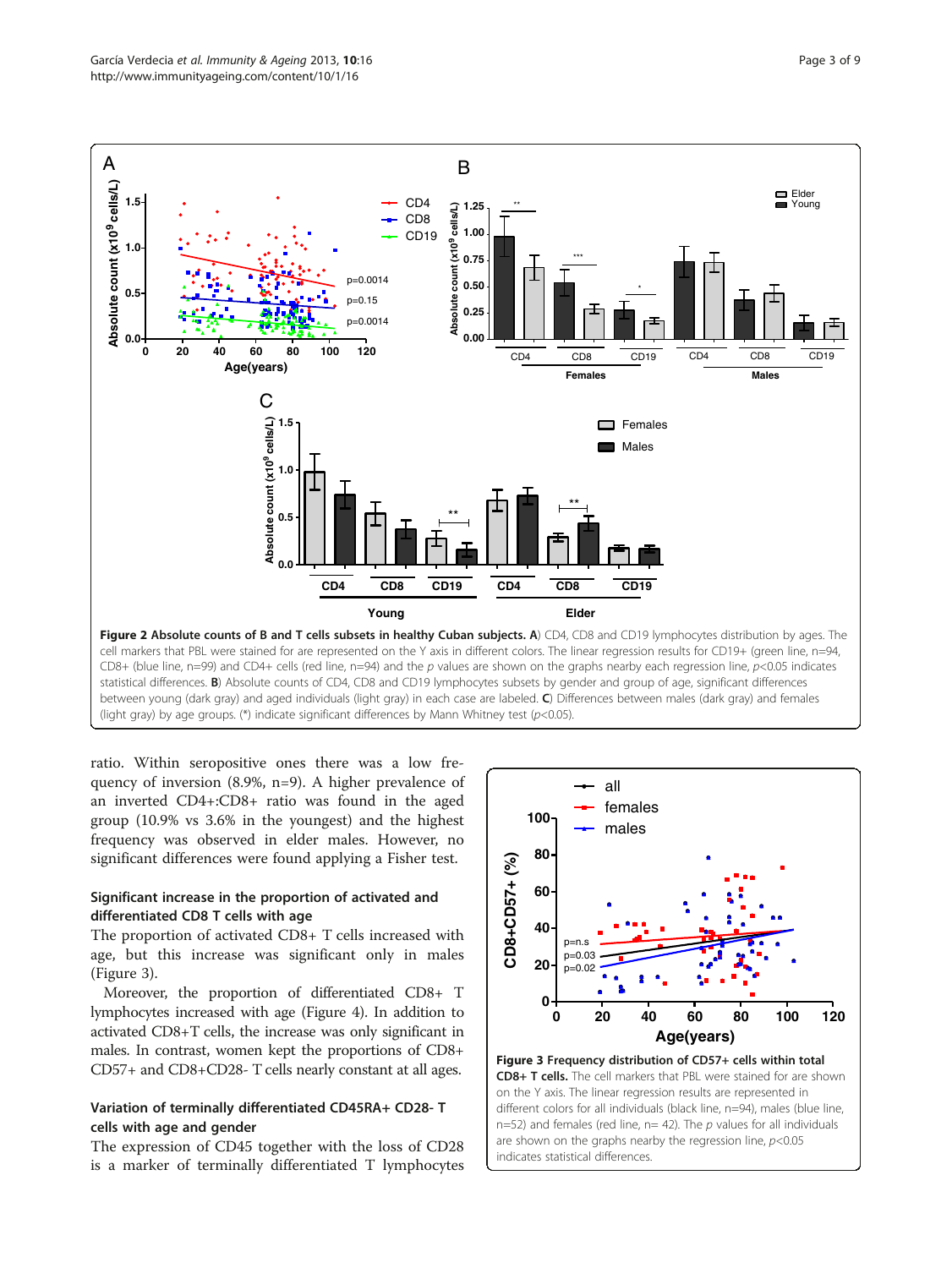<span id="page-3-0"></span>

[[17\]](#page-7-0). The proportion of this population in CD4+T cells increased with age both in males and females (Figure [5](#page-4-0)A). For CD8+ T cells this increase in terminally differentiated cells with age was significant only in females (Figure [5](#page-4-0)B).

Cuban males showed a higher proportion of terminally differentiated T cells than females since youth ages. In fact, young males displayed higher frequencies of CD45RA+CD28- T cells than young females within both CD4+  $(p=0.063)$  and CD8+  $(p=0.015)$  T cell subsets (Mann Whitney test  $p<0.05$ ). However in elder populations, significant differences  $(p=0.027)$  were found only within CD8+ T lymphocytes. Indeed, elder males had a higher frequency of CD8+CD45RA+CD28- than elder females (Figure [5C](#page-4-0)).

#### **Discussion**

Changes in cells of the immune system related to age have been the subject of many studies in the last two decades [[18-22](#page-7-0)].Most published studies document a decrease in the number and proportion of naïve CD8 T cells in aged individuals together with a reciprocal increase in memory CD8 T cells [[4,](#page-6-0)[23\]](#page-7-0). These facts have been frequently associated to a seropositive response to CMV [[24\]](#page-7-0). There are also recent data showing a decline in peripheral naive CD4 T cells number with age [[11](#page-6-0)] and a recent study showed that CMV infection significantly increases the proportion of effector memory-like CD4+ T cells in elder humans [[8\]](#page-6-0).

Another study of 1,468 community-dwelling elderly Latinos, showed that increasing CMV IgG antibody titers were associated with the overall cause of mortality even after adjusting for various covariates such as age, gender, education, and baseline health conditions [\[25](#page-7-0)].

The CMV persistent infection has been considered as one of the major drivers of immunosenescence [\[26\]](#page-7-0) and such study also contributes to the growing evidence that CMV immune response is related to the deleterious processes involved in aging.

The hallmarks of immunosenescence would be affected by the history of the individual's exposure to pathogens [[16](#page-7-0)]. The Cuban population could be a particular case worth to study, where exceptionally the high antigenic load typical of a developing country in the tropical belt is coincident with low infant mortality, high life expectancy [\[27](#page-7-0)] and an aged demographic pyramid [[28\]](#page-7-0), as a consequence of social interventions.

The high prevalence of CMV infection in tropical countries has been attributed to several sociocultural behaviors that may predispose to increased transmission of human CMV in early ages of life [[29\]](#page-7-0). A high prevalence of seropositivity to cytomegalovirus in Cubans, after hemodialysis, HIV infection and renal transplants has been previously described [\[30-32](#page-7-0)]. The present study is the first one to evaluate the immunosenescence markers in Cubans. We also confirmed a high seroprevalence of CMV infection in our population since young ages, but in this case in healthy individuals.

We found age-associated decreases in the counts of total lymphocytes, both in B (CD19+) and T cells (CD4+ and CD8+ T cells). These findings are very similar to previous results showing a significant decline of total lymphocytes with age [[33\]](#page-7-0) as a consequence of the contraction of T [[34](#page-7-0)] and B cell populations [[35](#page-7-0)]. In addition, we found gender differences consisting of a significant decline in the lymphocytes number with age, in females, and not in males.

Differences in the immune system functioning in males and females have been previously described [[36,37\]](#page-7-0). Such differences may occur due to the opposing ways in which hormones act [[38,39\]](#page-7-0). In fact, Th1 and Th2 responses appear affected by androgenic and estrogenic preponderance, respectively. While androgens favor the development of a Th1 response and the activation of CD8 cells [\[40](#page-7-0)]; estrogens seem to direct the immune system towards a Th2 dominance, where B lymphocytes are activated [\[39\]](#page-7-0). Those findings are in line with the higher levels of B cells found in Cuban females, and in the increased frequency of differentiated CD8 T cells in males since young ages.

Furthermore, hormonal differences seem the most probable cause of gender-related changes in the rate of thymus involution. Male sexual hormones have been shown to accelerate thymus involution more profoundly than female hormones, according to reports of improved thymus function in male gonadectomized mice [\[41](#page-7-0)]. While the thymus made fewer new cells with age in both sexes, women still had higher levels of new T cells than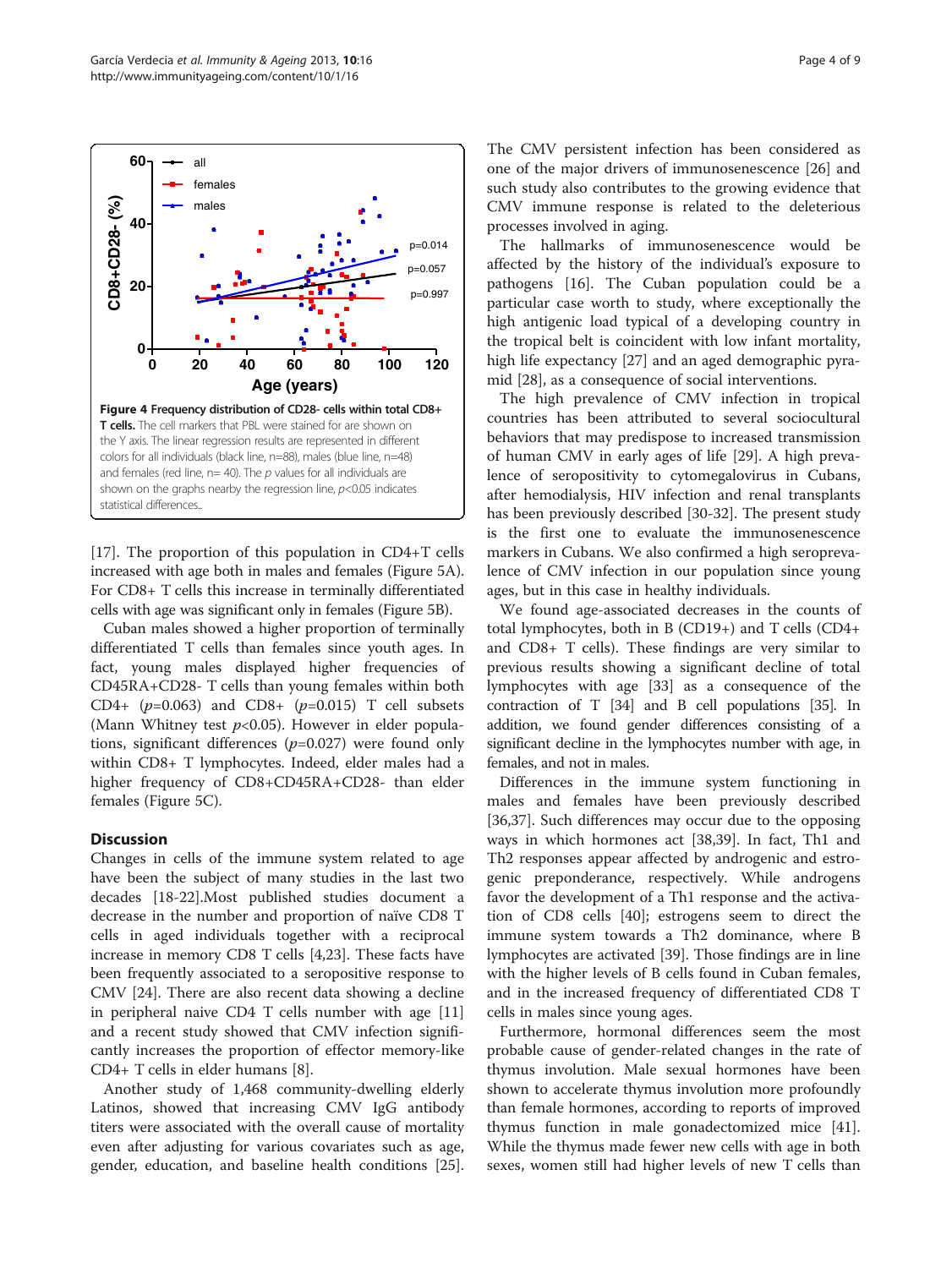<span id="page-4-0"></span>

men of the same age [[12\]](#page-6-0). Epidemiological differences between the sexes (such as weight, lifestyle, smoking, and medication) could also account for the differences observed [[13](#page-6-0)]. In addition, several studies in mice showed a more vigorous humoral and cellular immune responses in females than in males [\[42,43](#page-7-0)], and a superior ability of females to fight infections [[44](#page-7-0),[45](#page-7-0)]. All these findings are in line with our results on gender differences in B and T cell compartments.

In our study the main markers of immunosenescence in CMV seropositive males were those related to the proportion of CD8 differentiated T cells. The age-associated increase in the proportion of CD8+/CD57+ cells, expressing down modulation of cytotoxic activity, and in terminally differentiated CD8+/CD28- T cells were only observed in males. Lenkei and Andersson reported a correlation of CMV antibody titers with lymphocyte activation status and CD57+ expression [[46](#page-7-0)]. Some studies from Merino et al. reported that expansion of CD8+CD57+CD28- cells was related to age, and also to CMV carrier status possibly related to repeated antigenic stimulation [\[47\]](#page-7-0). However these previous studies did not report influence of gender on differentiation markers.

Additionally, It is known that during ageing and after CMV infection there is an increase of highly differentiated CD45RA re-expressing T cells within both the CD4 and CD8 compartments [\[48](#page-7-0)-[50\]](#page-7-0), This observations may reflect the impact of thymic involution compounded with persistent CMV infection during ageing [[2\]](#page-6-0). We also found increasing proportions of terminally differentiated CD8+/CD45RA+/CD28- T cells with age, but only significant in females, while males showed a higher proportion of these cells compared to females of young ages. Concerning terminally differentiated CD4 T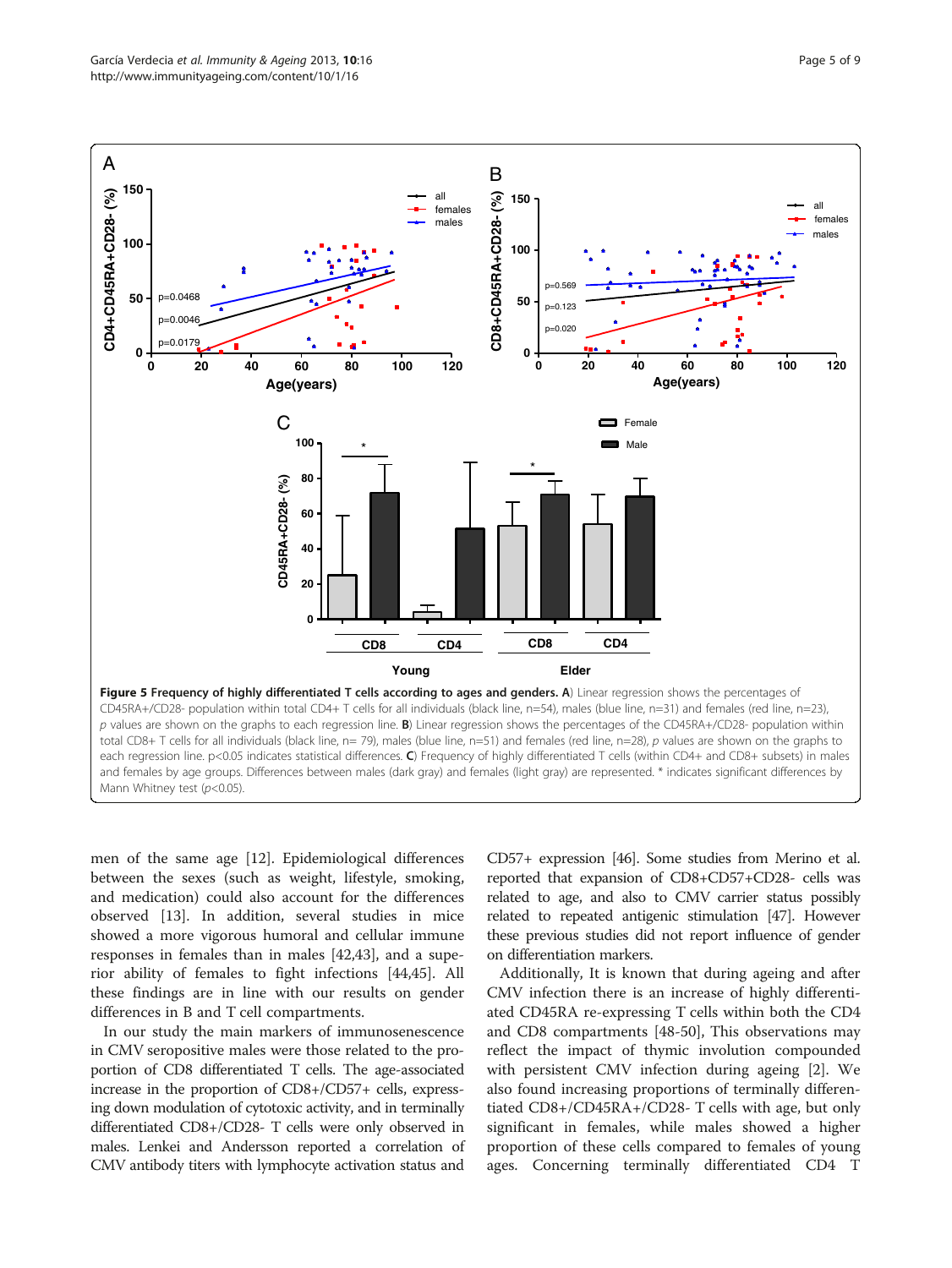<span id="page-5-0"></span>lymphocytes, the results showed an age-associated increase in both sexes and a higher proportion of CD4+/CD45RA+/CD28- T cells also in males.

There have been many studies on the CMV-specific CD8+ T cell population [[24,51-53\]](#page-7-0) and some about the characteristics of CMV-specific CD4+ T cells describing the impact that CMV infection has in shaping the T cell pool [\[11,](#page-6-0)[54,55\]](#page-7-0). The majority of highly differentiated T cell populations in CMV-infected subjects are CMV specific but there are also increased numbers of these effector T cells that are specific for other viruses, i.e. EBV, HSV and VZV [[8\]](#page-6-0). This put forward that CMV infection may drive a global increase in T cell differentiation suggesting a bystander phenomenon [\[8](#page-6-0)]. Alternatively, this could be due to an epidemiological coincidence of infections with diverse viruses. This hypothesis deserves further testing in Cuban population where a high seroprevalence of herpesviruses (CMV, herpes simplex type 1 virus (HSV) and Epstein Barr virus(EBV) infection has been previously described [\[30-32,56\]](#page-7-0).

To our knowledge, the impact of gender in shaping the T cell pool in CMV infected healthy humans has not been described before. The lower proportion of CD45RA+ CD28- T cells (both CD4 and CD8) exhibited by females during young ages and the high frequency of highly differentiated CD8 T cells sustained since young ages in males, is probably linked to gender differences in the contribution of thymic emigrants to the peripheral T cell pool with age previously reported by different authors [[57-](#page-7-0)[59\]](#page-8-0). This is also shown by persistent higher values of signal-joint T cell receptor rearrangement excision circles (sjTREC) in females between the ages of 20 and 50, and suggesting that the thymic output is prolonged at higher levels in females as compared with males [\[12\]](#page-6-0). On the other hand, a very recent and unpublished study in Cuban patients (including more than 50% of pediatric samples) with mononucleosis syndrome, found higher seroprevalence of CMV (>79%) and EBV (64,8%) than of HSV (author personal communication). Consequently with this finding, we think that a higher exposure to antigenic loads +since infancy in Cuban population could drive a premature immunosenescence. This phenomenon could occur essentially in males, which could be potentially less protected, since male sexual hormones have been shown to accelerate thymus involution more deeply than female hormones [[41](#page-7-0)].

The gender contrast in our study, points to a conservation of the output of naive cells until advanced ages in females, and a higher impact of antigen-driven differentiation of T cells in males probably due to genetic and environmental factors related to the control of lifespan. In fact, recent findings indicate that gender is a major variable in the genetics of longevity, suggesting in turn that men and women follow different strategies to reach longevity [[60,61\]](#page-8-0). These gender differences in the immunosenescence process remain significant even inside a population with high prevalence of CMV seropositivity in both sexes. Future studies should include the analysis of naive T cells and TRECS in both gender groups.

In elder population the differences in gender were found mainly for the differentiated CD8+T cells, where males showed again the highest proportion. However, in general we found a broader spectrum of changes with age in females rather than in males. Conversely, other studies in humans showed that changes observed with ageing were more apparent in males [[14,](#page-6-0)[15\]](#page-7-0) but the evidences are statistically significant only for a decrease of CD8+ alpha beta T cells and for an increase of the effector memory cells (CD3+CD45RA-CCR7-) [\[15\]](#page-7-0). Wikby et al examined immune parameters for the adult lifespan and some of their major findings were a higher frequency of individuals with an inverted CD4/CD8 ratio and lower levels of CD3+CD4+ and CD8+CD45RA+CCR7+ cells in men than in women [[14](#page-6-0)]. It should be noticed that these studies evaluated different markers, and targeted human populations with lower life-long antigenic load, which could explain such dissimilar results.

Gender differences in the performance of the immune system have been suggested long time ago by epidemiological evidences such as the higher incidence of autoimmune diseases in females, and atherosclerosisrelated diseases (linked to chronic inflammation) in males. However, the interplay among hormones, immunity and inflammation is so complex that resists any simple mechanistic interpretation.

Cancer vaccine clinical trials from our own group have previously shown that age is related to the survival advantage conferred by therapeutic vaccination with an immunogenic preparation containing human Epidermal Growth Factor [[62\]](#page-8-0).

Our data, together with previous findings on the role of gender in the genetic determinants of longevity [[61,63\]](#page-8-0) and the gender-specific age-related remodeling of the cytokine network [\[64\]](#page-8-0) indicate the need for deeper studies on gender-specific immunosenescence phenotypes to further explore their impact on immunotherapy and the potential relevance for personalized medicine. Such studies in naive and treated cancer patients are currently ongoing.

Table 1 Age and gender distribution of healthy volunteers

| Age group     | <b>Total</b> | Male | Female |
|---------------|--------------|------|--------|
| Young (19–57) | 34           | 15   | 19     |
| Old (61-103)  | 78           | 41   | 37     |
| Total         | 112          | 56   | 56     |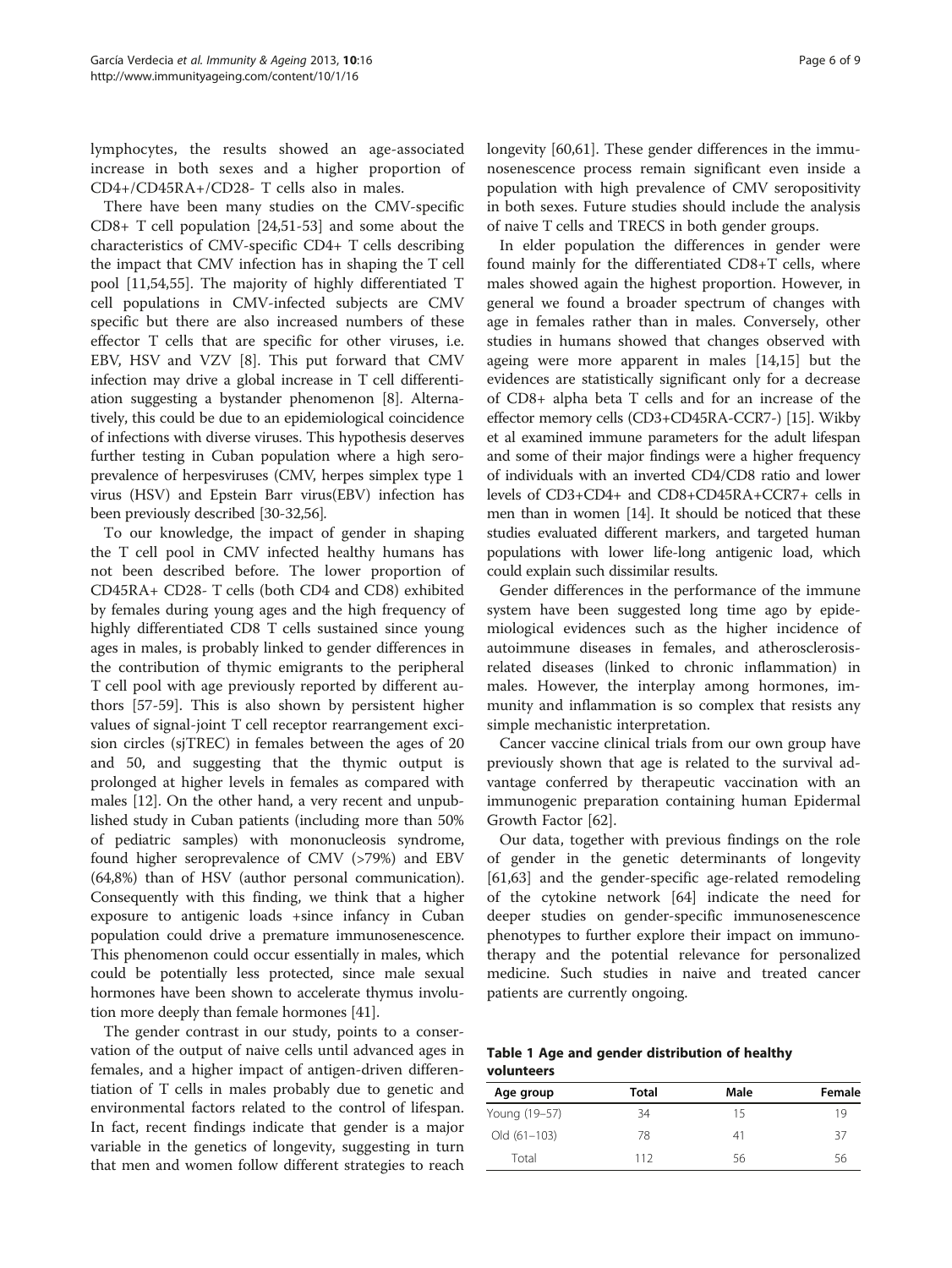#### <span id="page-6-0"></span>**Methods**

#### Subjects

Peripheral blood samples were collected from healthy volunteers by venipuncture.

Subjects were regarded as being healthy if they had no acute illness, and were on no medication other than anti-hypertensive medication, and had no serious prior illnesses. The age and sex distribution of the subjects are summarized in Table [1](#page-5-0).

Individuals younger than 60 years old were defined as young (median age 34 years old); while individuals older than 60 years old were defined as elder (median age 77.5 years old).

## White blood cells collection and staining for flow cytometry

Red cells were isolated from whole blood with lysing solution (NH<sub>4</sub>Cl, EDTA (tetrasodium), KHCO<sub>3</sub>). White blood cells (WBCs) were washed twice with Citometry solution (PBS, BSA, Azide 20%). Specific antibodies against CD3, CD4, CD8, CD19, CD45RA, CD28 and CD57 molecules, conjugated either to FITC, PE and Cy5, were purchased from Serotec and used for staining.

For surface staining, WBCs  $(1 \times 10^5 \text{ cells in } 100 \text{ }\mu\text{L})$ Citometry solution) were incubated with 1 μL of the antibody in the dark at 4°C for 20 min. Subsequently, cells were washed twice and analyzed on a three-color flow cytometer (FACS Scan), with gating on the total lymphoid populations. Samples were obtained and studied individually. All the data generated was obtained from fresh samples.

#### CMV serology

Serum IgG antibodies to CMV were measured with an enzyme immunoassay (ETI-CYTOK-G PLUS P002033, DiaSorin) and expressed as arbitrary units/ml (UI/mL). A tested result higher than 0.4 UI/mL was considered positive for the presence of CMV-specific IgG antibodies, as per the manufacturer's guidelines.

#### Statistical analysis

The relationship between age in years and the absolute counts of cells with different cell surface markers was studied by linear regression analysis. Statistical significance between groups was evaluated using nonparametric Kruskal-Wallis test within One-way ANOVA or Mann Whitney test. Post hoc paired comparisons with Dunn's Multiple Comparison Test were done for the variables that showed differences between groups after ANOVA analysis. All statistical analyses were performed with SPSS v15.0 and GraphPad 5. The statistical data were considered significant if  $p < 0.05$ .

#### Abbreviations

CMV: Cytomegalovirus; WBCs: White blood cells; PBL: Peripheral blood Lymphocytes.

#### Competing interest

The authors declare that they have no competing interests.

#### Authors' contributions

TB performed the analysis, BG and DS supervised the FACS analysis, BG and IL was responsible for recruiting, consenting subjects and contributed to the recruitment of subjects and to the development of the study, PL performed and supervises the statistical analysis, AL, ZM and TC has overall responsibility for the project, BG, DS and AL has overall responsibility for writing the paper. All authors read and approved the final manuscript.

#### Acknowledgements

We are grateful for the assistance of physician and nurses at Hogar Clínica San Rafael and Hogar Hermanas Giralt in the collection of blood samples of elderly individuals. Thanks to the younger volunteers from Center of Molecular Immunology. We are grateful also for the assistance of Professor Arne Akbar from UCL in UK, for his contribution to the design of this research. The authors thank Olga Gonzalez and Lila Castellano for the language corrections of the document.

#### Received: 26 December 2012 Accepted: 21 April 2013 Published: 30 April 2013

#### References

- 1. Shin H, Wherry EJ: CD8 T cell dysfunction during chronic viral infection. Curr Opin Immunol 2007, 19(4):408–415.
- 2. McElhaney JE, Effros RB: Immunosenescence: what does it mean to health outcomes in older adults? Curr Opin Immunol 2009, 21(4):418–424.
- 3. Pawelec G, Solana R: Immunosenescence. Immunol Today 1997, 18(11):514–516.
- 4. Wikby A, Johansson B, Olsson J, Lofgren S, Nilsson BO, Ferguson F: Expansions of peripheral blood CD8 T-lymphocyte subpopulations and an association with cytomegalovirus seropositivity in the elderly: the Swedish NONA immune study. Exp Gerontol 2002, 37(2–3):445–453.
- 5. Olsson J, Wikby A, Johansson B, Lofgren S, Nilsson BO, Ferguson FG: Agerelated change in peripheral blood T-lymphocyte subpopulations and cytomegalovirus infection in the very old: the Swedish longitudinal OCTO immune study. Mech Ageing Dev 2000, 121(1–3):187–201.
- 6. Akbar AN, Fletcher JM: Memory T cell homeostasis and senescence during aging. Curr Opin Immunol 2005, 17(5):480–485.
- 7. Appay V, van Lier RA, Sallusto F, Roederer M: Phenotype and function of human T lymphocyte subsets: consensus and issues. Cytometry A 2008, 73(11):975–983.
- 8. Libri V, Azevedo RI, Jackson SE, Di Mitri D, Lachmann R, Fuhrmann S, Vukmanovic-Stejic M, Yong K, Battistini L, Kern F, et al: Cytomegalovirus infection induces the accumulation of short-lived, multifunctional CD4 +CD45RA+CD27+ T cells: the potential involvement of interleukin-7 in this process. Immunology 2011, 132(3):326–339.
- 9. Steinmann GG, Klaus B, Muller-Hermelink HK: The involution of the ageing human thymic epithelium is independent of puberty. A morphometric study. Scand J Immunol 1985, 22(5):563-575.
- 10. Aspinall R, Andrew D: Thymic involution in aging. J Clin Immunol 2000, 20(4):250–256.
- 11. Weinberger B, Lazuardi L, Weiskirchner I, Keller M, Neuner C, Fischer KH, Neuman B, Wurzner R, Grubeck-Loebenstein B: Healthy aging and latent infection with CMV lead to distinct changes in CD8+ and CD4+ T-cell subsets in the elderly. Hum Immunol 2007, 68(2):86–90.
- 12. Pido-Lopez J, Imami N, Aspinall R: Both age and gender affect thymic output: more recent thymic migrants in females than males as they age. Clin Exp Immunol 2001, 125(3):409-413.
- 13. Oraei M, Aghamohammadi A, Rezaei N, Bidad K, Gheflati Z, Amirkhani A, Abolhassani H, Massoud A: Naive CD4+ T cells and recent thymic emigrants in common variable immunodeficiency. J Investig Allergol Clin Immunol 2012, 22(3):160–167.
- 14. Wikby A, Mansson IA, Johansson B, Strindhall J, Nilsson SE: The immune risk profile is associated with age and gender: findings from three Swedish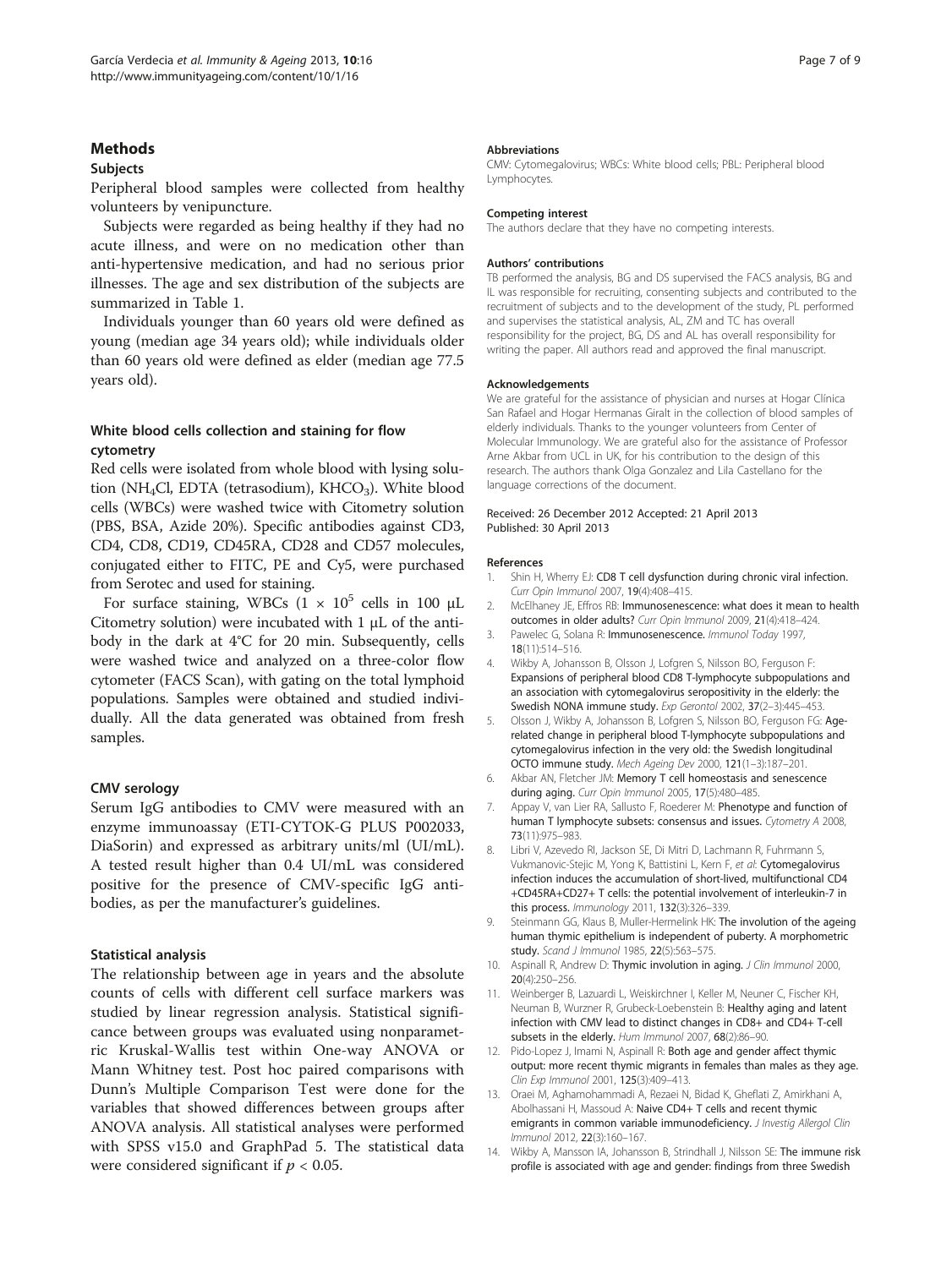<span id="page-7-0"></span>population studies of individuals 20-100 years of age. Biogerontology 2008, 9(5):299–308.

- 15. Yan J, Greer JM, Hull R, O'Sullivan JD, Henderson RD, Read SJ, McCombe PA: The effect of ageing on human lymphocyte subsets: comparison of males and females. Immun Ageing 2010, 7:4.
- 16. Pawelec G: Hallmarks of human "immunosenescence": adaptation or dysregulation? Immun Ageing 2012, 9(1):15.
- 17. Akbar AN, Henson SM: Are senescence and exhaustion intertwined or unrelated processes that compromise immunity? Nat Rev Immunol 2011, 11(4):289–295.
- 18. Effros RB, Boucher N, Porter V, Zhu X, Spaulding C, Walford RL, Kronenberg M, Cohen D, Schachter F: Decline in CD28+ T cells in centenarians and in long-term T cell cultures: a possible cause for both in vivo and in vitro immunosenescence. Exp Gerontol 1994, 29(6):601–609.
- 19. Huppert FA, Solomou W, O'Connor S, Morgan K, Sussams P, Brayne C: Aging and lymphocyte subpopulations: whole-blood analysis of immune markers in a large population sample of healthy elderly individuals. Exp Gerontol 1998, 33(6):593–600.
- 20. Weng NP: Aging of the immune system: how much can the adaptive immune system adapt? Immunity 2006, 24(5):495–499.
- 21. Czesnikiewicz-Guzik M, Lee WW, Cui D, Hiruma Y, Lamar DL, Yang ZZ, Ouslander JG, Weyand CM, Goronzy JJ: T cell subset-specific susceptibility to aging. Clin Immunol 2008, 127(1):107–118.
- 22. Kumar R, Burns EA: Age-related decline in immunity: implications for vaccine responsiveness. Expert Rev Vaccines 2008, 7(4):467–479.
- 23. Kern F, Khatamzas E, Surel I, Frommel C, Reinke P, Waldrop SL, Picker LJ, Volk HD: Distribution of human CMV-specific memory T cells among the CD8pos. subsets defined by CD57, CD27, and CD45 isoforms. Eur J Immunol 1999, 29(9):2908–2915.
- 24. Chidrawar S, Khan N, Wei W, McLarnon A, Smith N, Nayak L, Moss P: Cytomegalovirus-seropositivity has a profound influence on the magnitude of major lymphoid subsets within healthy individuals. Clin Exp Immunol 2009, 155(3):423–432.
- 25. Roberts ET, Haan MN, Dowd JB, Aiello AE: Cytomegalovirus antibody levels, inflammation, and mortality among elderly Latinos over 9 years of follow-up. Am J Epidemiol 2010, 172(4):363–371.
- 26. Solana R, Tarazona R, Aiello AE, Akbar AN, Appay V, Beswick M, Bosch JA, Campos C, Cantisan S, Cicin-Sain L, et al: CMV and Immunosenescence: from basics to clinics. Immun Ageing 2012, 9(1):23.
- 27. De Vos P, Garcia-Farinas A, Alvarez-Perez A, Rodriguez-Salva A, Bonet-Gorbea M, Van der Stuyft P: Public health services, an essential determinant of health during crisis. Lessons from Cuba, 1989-2000. Trop Med Int Health 2012, 17(4):469–479.
- 28. Coyula M: Havana: aging in an aging city. MEDICC Rev 2010, 12(4):27-29.
- 29. Kouri V, Correa CB, Verdasquera D, Martinez PA, Alvarez A, Aleman Y, Perez L, Golpe MA, Someilan T, Chong Y, et al: Diagnosis and screening for cytomegalovirus infection in pregnant women in Cuba as prognostic markers of congenital infection in newborns: 2007-2008. Pediatr Infect Dis J 2010, 29(12):1105–1110.
- 30. Marrero M, Alvarez M, Suarez L, Diaz-Jidi M, Kouri V: Serologic response to some herpesviruses in a group of HIV infected patients. Rev Cubana Med Trop 1992, 44(3):208–211.
- 31. Resik S, Enamorado A, Tallo Y, Suarez C, Kouri V, Acosta B, Garcia S: Prevalence of antibodies against herpes simplex virus, Epstein-Barr virus and cytomegalovirus in a group of patients after hemodialysis. Rev Cubana Med Trop 1999, 51(3):172–176.
- 32. Glenn J: Cytomegalovirus infections following renal transplantation. Rev Infect Dis 1981, 3(6):1151–1178.
- 33. Dorshkind K, Swain S: Age-associated declines in immune system development and function: causes, consequences, and reversal. Curr Opin Immunol 2009, 21(4):404–407.
- 34. Bender BS, Tallman E: The heterogeneity of the age-related decline in immune response: impairment in delayed-type hypersensitivity and cytotoxic Tlymphocyte activity occur independently. Exp Gerontol 1992, 27(3):347–354.
- 35. Cancro MP, Hao Y, Scholz JL, Riley RL, Frasca D, Dunn-Walters DK, Blomberg BB: B cells and aging: molecules and mechanisms. Trends Immunol 2009, 30(7):313–318.
- 36. Grossman CJ: Regulation of the immune system by sex steroids. Endocr Rev 1984, 5(3):435–455.
- 37. Pietschmann P, Gollob E, Brosch S, Hahn P, Kudlacek S, Willheim M, Woloszczuk W, Peterlik M, Tragl KH: The effect of age and gender on

cytokine production by human peripheral blood mononuclear cells and markers of bone metabolism. Exp Gerontol 2003, 38(10):1119-1127

- 38. Whitacre CC: Sex differences in autoimmune disease. Nat Immunol 2001, 2(9):777–780.
- 39. McCarthy M: The "gender gap" in autoimmune disease. Lancet 2000, 356(9235):1088.
- 40. Beagley KW, Gockel CM: Regulation of innate and adaptive immunity by the female sex hormones oestradiol and progesterone. FEMS Immunol Med Microbiol 2003, 38(1):13–22.
- 41. Hince M, Sakkal S, Vlahos K, Dudakov J, Boyd R, Chidgey A: The role of sex steroids and gonadectomy in the control of thymic involution. Cell Immunol 2008, 252(1–2):122–138.
- 42. Ansar Ahmed S, Penhale WJ, Talal N: Sex hormones, immune responses, and autoimmune diseases. Mechanisms of sex hormone action. Am J Pathol 1985, 121(3):531-551.
- 43. Weinstein Y, Ran S, Segal S; Sex-associated differences in the regulation of immune responses controlled by the MHC of the mouse. J Immunol 1984, 132(2):656–661.
- 44. Lotter H, Jacobs T, Gaworski I, Tannich E: Sexual dimorphism in the control of amebic liver abscess in a mouse model of disease. Infect Immun 2006, 74(1):118–124.
- Mock BA, Nacy CA: Hormonal modulation of sex differences in resistance to Leishmania major systemic infections. Infect Immun 1988, 56(12):3316–3319.
- 46. Lenkei R, Andersson B: High correlations of anti-CMV titers with lymphocyte activation status and CD57 antibody-binding capacity as estimated with three-color, quantitative flow cytometry in blood donors. Clin Immunol Immunopathol 1995, 77(2):131–138.
- 47. Merino J, Martinez-Gonzalez MA, Rubio M, Inoges S, Sanchez-Ibarrola A, Subira ML: Progressive decrease of CD8high+ CD28+ CD57- cells with ageing. Clin Exp Immunol 1998, 112(1):48–51.
- 48. Khan N, Shariff N, Cobbold M, Bruton R, Ainsworth JA, Sinclair AJ, Nayak L, Moss PA: Cytomegalovirus seropositivity drives the CD8 T cell repertoire toward greater clonality in healthy elderly individuals. J Immunol 2002, 169(4):1984–1992.
- 49. Wills MR, Okecha G, Weekes MP, Gandhi MK, Sissons PJ, Carmichael AJ: Identification of naive or antigen-experienced human CD8(+) T cells by expression of costimulation and chemokine receptors: analysis of the human cytomegalovirus-specific CD8(+) T cell response. J Immunol 2002, 168(11):5455–5464.
- 50. Derhovanessian E, Maier AB, Hahnel K, Beck R, de Craen AJ, Slagboom EP, Westendorp RG, Pawelec G: Infection with cytomegalovirus but not herpes simplex virus induces the accumulation of late-differentiated CD4+ and CD8+ T-cells in humans. J Gen Virol 2011, 92(Pt 12):2746–2756.
- 51. Appay V, Dunbar PR, Callan M, Klenerman P, Gillespie GM, Papagno L, Ogg GS, King A, Lechner F, Spina CA, et al: Memory CD8+ T cells vary in differentiation phenotype in different persistent virus infections. Nat Med 2002, 8(4):379–385.
- 52. Gamadia LE, Rentenaar RJ, Baars PA, Remmerswaal EB, Surachno S, Weel JF, Toebes M, Schumacher TN, ten Berge IJ, van Lier RA: Differentiation of cytomegalovirus-specific CD8(+) T cells in healthy and immunosuppressed virus carriers. Blood 2001, 98(3):754–761.
- 53. Pita-Lopez ML, Gayoso I, DelaRosa O, Casado JG, Alonso C, Munoz-Gomariz E, Tarazona R, Solana R: Effect of ageing on CMV-specific CD8 T cells from CMV seropositive healthy donors. Immun Ageing 2009, 6:11.
- 54. Pourgheysari B, Khan N, Best D, Bruton R, Nayak L, Moss PA: The cytomegalovirus-specific CD4+ T-cell response expands with age and markedly alters the CD4+ T-cell repertoire. J Virol 2007, 81(14):7759-7765.
- 55. Fletcher JM, Vukmanovic-Stejic M, Dunne PJ, Birch KE, Cook JE, Jackson SE, Salmon M, Rustin MH, Akbar AN: Cytomegalovirus-specific CD4+ T cells in healthy carriers are continuously driven to replicative exhaustion. J Immunol 2005, 175(12):8218–8225.
- 56. Correa CB, Kouri V, Verdasquera D, Martinez PA, Alvarez A, Aleman Y, Perez L, Viera J, Gonzalez R, Perez E, et al: HCMV seroprevalence and associated risk factors in pregnant women, Havana City, 2007 to 2008. Prenat Diagn 2010, 30(9):888–892.
- 57. Douek DC, McFarland RD, Keiser PH, Gage EA, Massey JM, Haynes BF, Polis MA, Haase AT, Feinberg MB, Sullivan JL, et al: Changes in thymic function with age and during the treatment of HIV infection. Nature 1998, 396(6712):690–695.
- 58. Aspinall R, Pido J, Andrew D: A simple method for the measurement of sjTREC levels in blood. Mech Ageing Dev 2000, 121(1-3):59-67.